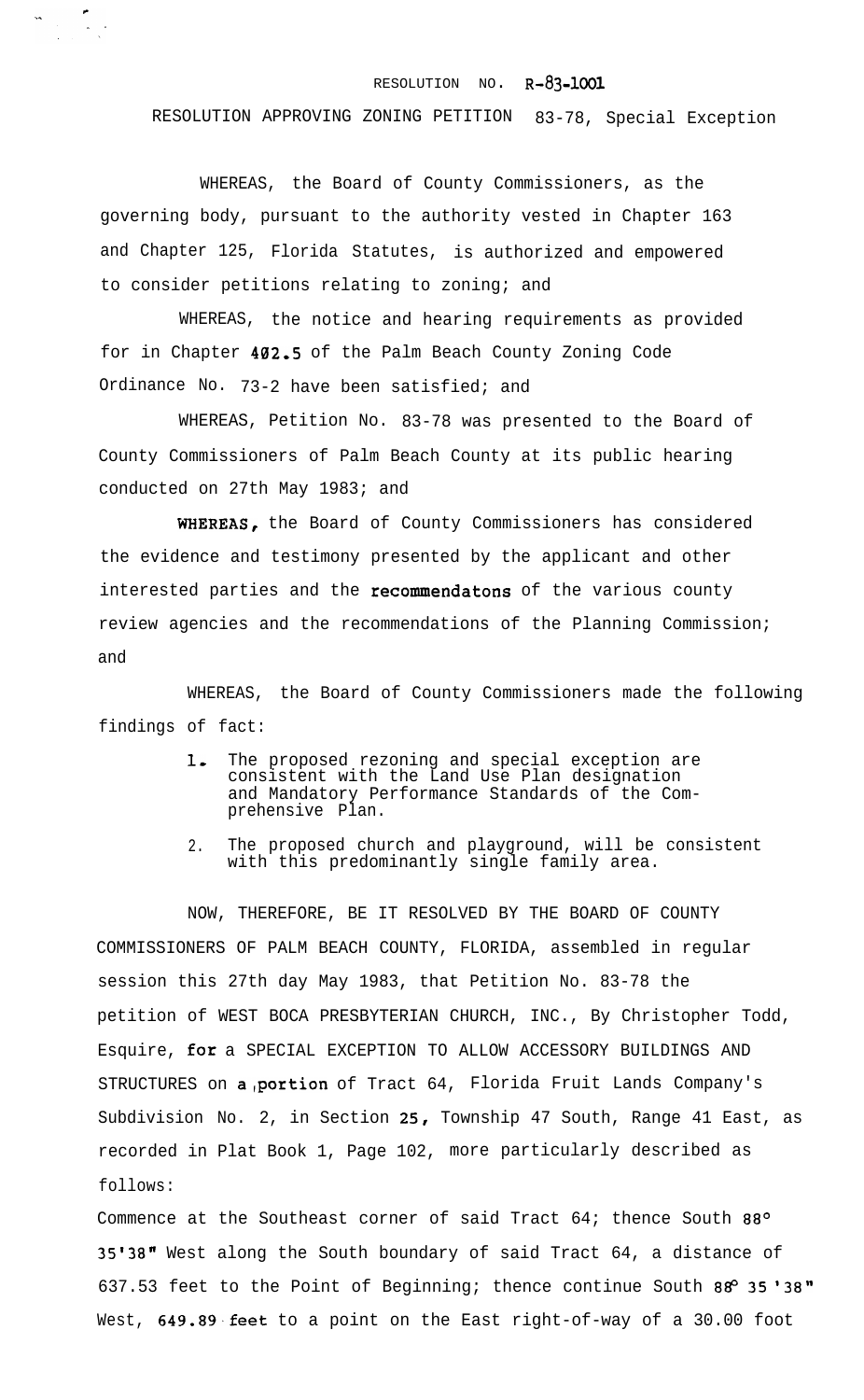wide road right-of-way as shown on said plat; thence North  $00^{\circ}$  59'33" West along said **East** right-of-way, 334.20 feet to a point on the North boundary of said Tract 64; thence North  $88^{\circ}$  25'49" East, along said North boundary, 649.91 feet; thence South  $00^{\circ}59'33''$  East, 336.06 feet to the Point of Beginning. Said property located on the southeast corner of the intersection of 105th Avenue South and 225th Street South, approximately l/2 mile west of U.S.441 and l/2 mile south of Palmetto Park Road was approved advertised subject to the following conditions:

 $\overline{\mathbf{z}}$  .

- **1.** The development shall retain onsite 85% of the storm water runoff generated by a three (3) year storm per requirements of the Permit Section, Land Development Division.
- 2. The developer shall contribute Nine Hundred and Thirty Eight Dollars (\$938.00) toward the cost of meeting this project's direct and identifiable impact, to be paid at the time of the building permit.
- $3 -$ The developer shall take reasonable precautions during the development of this property to insure that fugitive (dust particles) do not become a nusiance to neighboring properties,
- 4. The developer shall take necessary measures during the development of this property to prevent pollutant runoff to neighboring and nearby surface waters.
- 5, Prior to site plan certification the developer shall enter into a formal contract with the County Utilities Department for required services.
- 6. The developer shall retain as many of the existing significant trees during the development of this property as possible.

Commissioner Wilken , moved for approval of the petition. The motion was seconded by Commissioner Spillias, and upon being put to a vote, the vote was as follows:

| Peggy E. Evatt, Chairman<br>Ken Spillias, vice Chairman<br>Dennis P. Koehler, Member<br>Dorothy Wilken, Member | $ \angle$ AYE<br>$---$ AYE<br>-- ABSENT<br>$--$ AYE |
|----------------------------------------------------------------------------------------------------------------|-----------------------------------------------------|
| Bill Bailey, Member                                                                                            | -- ABSENT                                           |

The foregoing resolution was declared duly passed and adopted this 30th day of August , 1983 , confirming action of 27th May 1983,